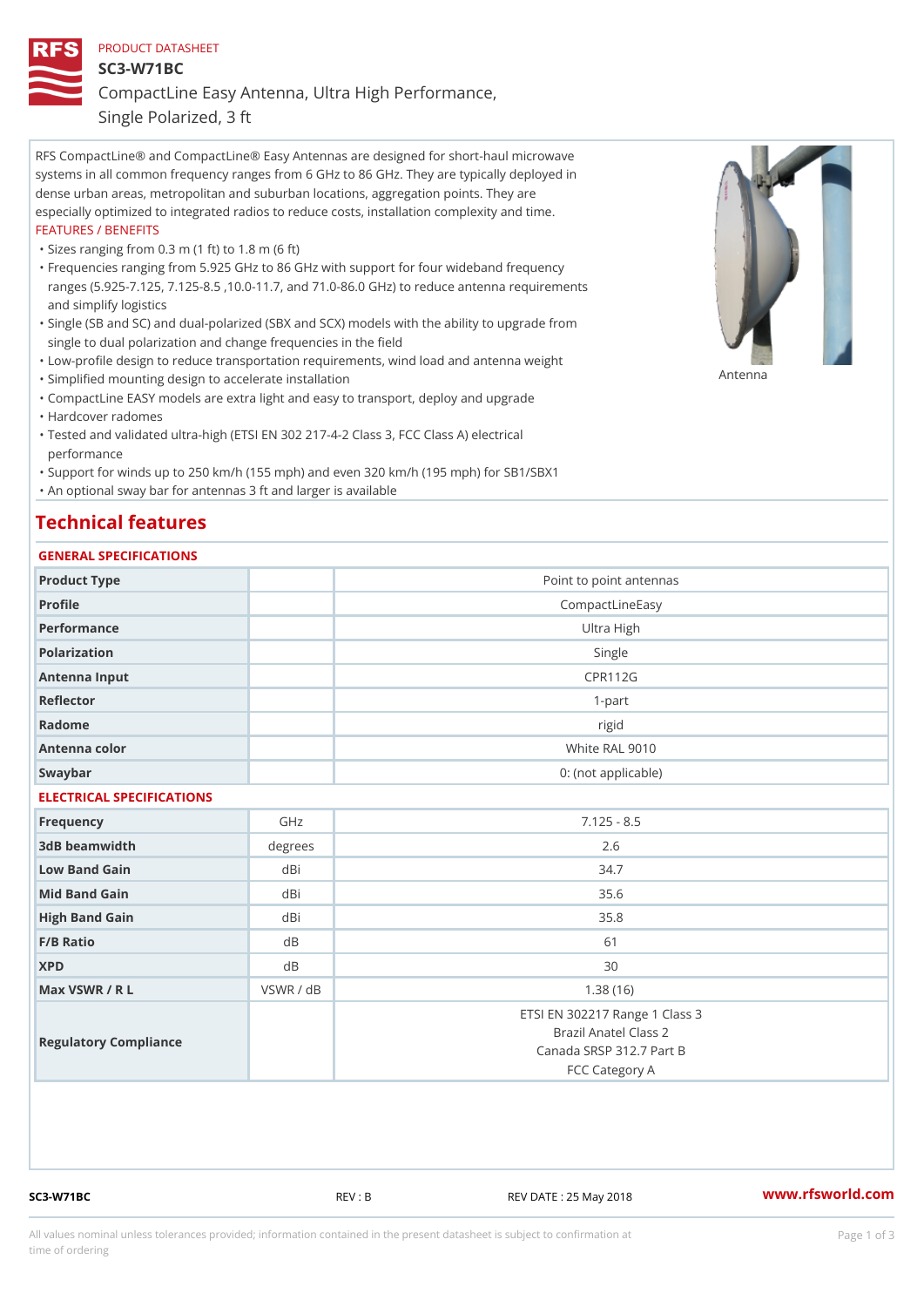## PRODUCT DATASHEET SC3-W71BC CompactLine Easy Antenna, Ultra High Performance, Single Polarized, 3 ft

| MECHANICAL SPECIFICATIONS                                                                                     |              |                                                   |
|---------------------------------------------------------------------------------------------------------------|--------------|---------------------------------------------------|
| Diameter                                                                                                      | ft $(m)$     | 3(0.9)                                            |
| Elevation Adjustment                                                                                          | degrees      | ± 15                                              |
| Azimuth Adjustment                                                                                            | $degree$ :   | ± 15                                              |
| Polarization Adjustment                                                                                       | degrees      | ± 5                                               |
| Mounting Pipe Diameter<br>minimum                                                                             | $mm$ (in)    | 89 (3.5)                                          |
| Mounting Pipe Diameter<br>maximum                                                                             | $mm$ (in)    | 114(4.5)                                          |
| Approximate Weight                                                                                            | kg (lb)      | 18(40)                                            |
| Survival Windspeed                                                                                            | $km/h$ (mph) | 252 (155)                                         |
| Operational Windspeed                                                                                         | $km/h$ (mph) | 180 (112)                                         |
| <b>STRUCTURE</b>                                                                                              |              |                                                   |
| Radome Material                                                                                               |              | rigid                                             |
| FURTHER ACCESSORIES                                                                                           |              |                                                   |
| optional Swaybar                                                                                              |              | 1: SMA-SK-3 (1.35 m x Ø33 mm)                     |
| Further Accessories                                                                                           |              | SMA-SKO-UNIVERSAL : Universal sway bar fixation l |
| MOUNTOUTLINE                                                                                                  |              |                                                   |
| m m<br>$Dimen sion_A$<br>(in)                                                                                 |              | 999 (39.33)                                       |
| m m<br>$Dimension_B$<br>(in)                                                                                  |              | 375 (15)                                          |
| m m<br>$Dimension_C$<br>(in)                                                                                  |              | 56(2.2)                                           |
| $Dim_D - D -$<br>m m<br>89mm (3.5_in) Pi(pine)                                                                |              | 379.5(14.9)                                       |
| $Dim_D - D -$<br>m m<br>$114$ m m $(4.5$ _ ir $)$ $R$ ii p $e$                                                |              | 392 (15.5)                                        |
| m m<br>$Dimension$ = E<br>(in)                                                                                |              | 79 (3)                                            |
| m m<br>$Dimen sion_F$<br>(in)                                                                                 |              | 182(7)                                            |
| WINDLOAD                                                                                                      |              |                                                   |
| Fs Side force<br>$max.$ @<br>$(\mathsf{I}\mathsf{b})$<br>survival wind<br>speed                               |              | 1951 (326)                                        |
| Fa Axial force<br>$max.$ @<br>survival wind (1b)<br>speed                                                     |              | 2930 (659)                                        |
| M Torque<br>$maximum$ @<br>N <sub>m</sub><br>survival wind<br>$\uparrow$ t )<br>(Ib<br>speed Nm (ft<br>$1b$ ) |              | 1213 (895)                                        |

SC3-W71BC REV : B REV DATE : 25 May 2018 [www.](https://www.rfsworld.com)rfsworld.com